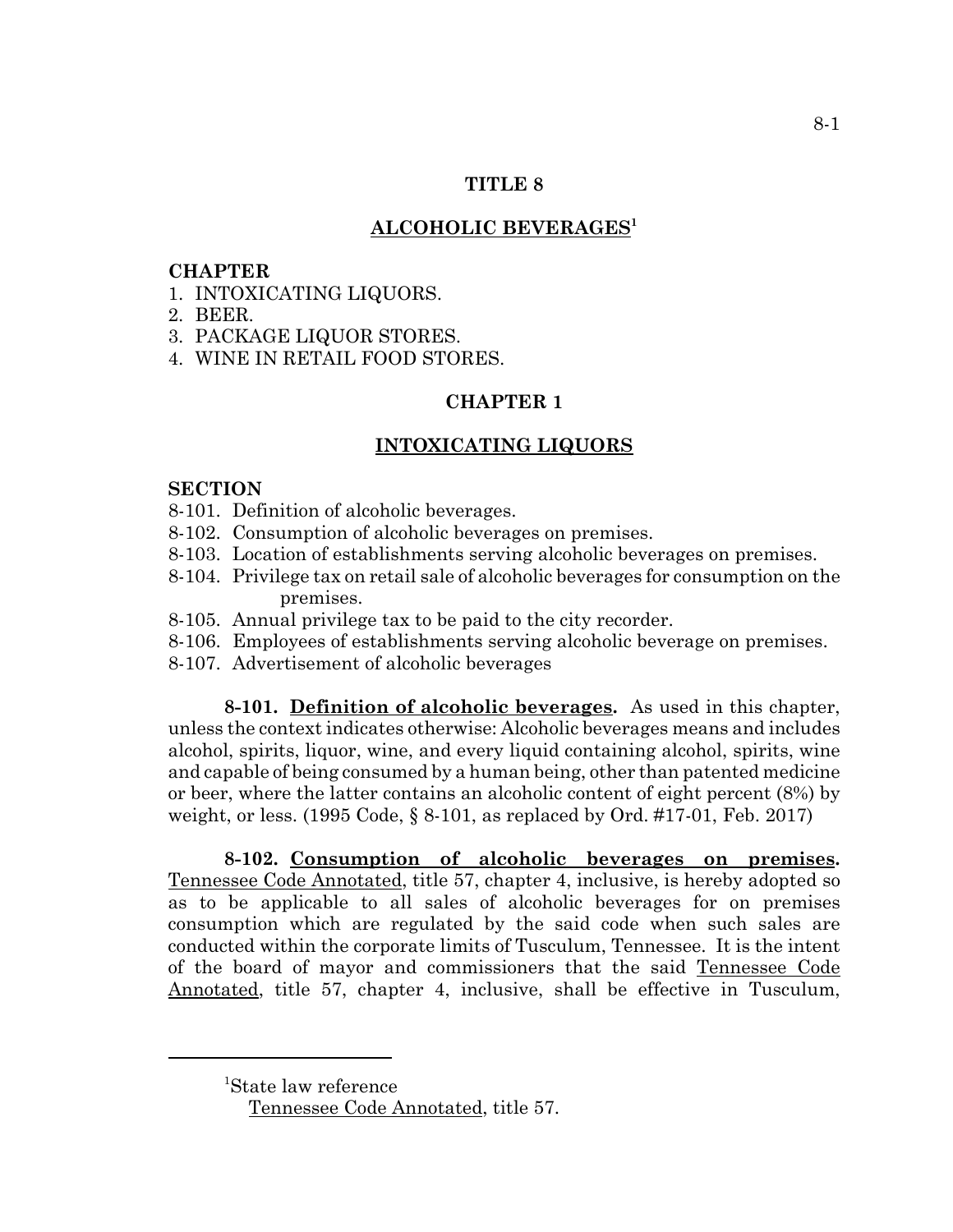Tennessee, the same as if said code sections were copied herein verbatim. (as added by Ord. #17-01, Feb. 2017)

**8-103. Location of establishments serving alcoholic beverages on premises.** No approval will be issued when such business would cause congestion of traffic or would interfere with schools, churches, or other places of public gathering, or would otherwise interfere with the public health, safety, and morals. In no event will a permit be issued authorizing the on-premise sale of liquor within three hundred feet (300') of any residential dwelling, hospital, school, church or other place of public gathering, provided the owner of said residential dwelling appears in person before the city commission and objects to such approval. The distances shall be measured in a straight line from the nearest point on the property line upon which sits the building from which the liquor will be sold to the nearest point on the property line of the residential dwelling, hospital, school, church or other place of public gathering. (as added by Ord. #17-01, Feb. 2017)

**8-104. Privilege tax on retail sale of alcoholic beverages for consumption on the premises.** Pursuant to the authority contained in Tennessee Code Annotated, § 57-4-301, there is hereby levied a privilege tax (in the same amounts levied by Tennessee Code Annotated, title 57, chapter 4, section 301, for the City of Tusculum General Fund to be paid annually as provided in this chapter) upon any person, firm corporation, joint stock company, syndicate, or association engaging in the business of selling at retail in the City of Tusculum on alcoholic beverages for consumption on the premises where sold. (as added by Ord. #17-01, Feb. 2017)

**8-105. Annual privilege tax to be paid to the city recorder.** Any person, firm, corporation, joint stock company, syndicate or association exercising the privilege of selling alcoholic beverages for consumption on the premises in the City of Tusculum shall remit annually to the city recorder the appropriate tax described in § 8-104. Such payments shall be remitted not less than thirty (30) days following the end of each twelve (12) month period from the original date of the license. Upon the transfer of ownership of such business or the discontinuance of such business, said tax shall be filed within thirty (30) days following such event. Any person, firm, corporation, joint stock company, syndicate, or association failing to make payment of the appropriate tax when due shall be subject to the penalty provided by law. (as added by Ord. #17-01, Feb. 2017)

**8-106. Employees of establishments serving alcoholic beverages on premises.** No person shall be employed in the sale of alcoholic beverages except a citizen of the United States. No retailer, or any employee thereof, engaged in the sale of alcoholic beverages shall be a person under the age of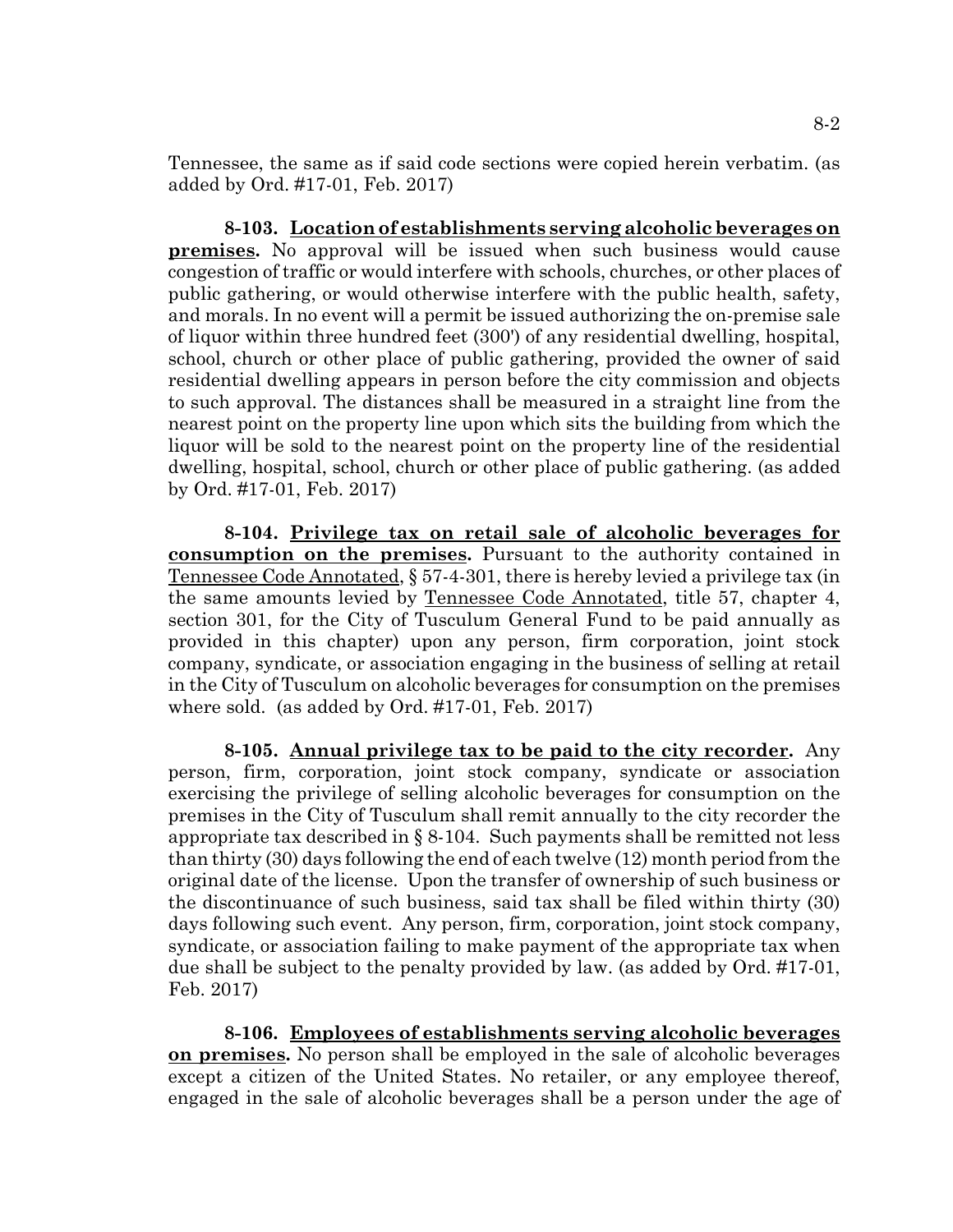eighteen (18) years, and it shall be unlawful for any retailer to employ any person under eighteen (18) years of age for the physical storage, sale, or distribution of alcoholic beverages, or to permit any such person under said age in its place of business to engage in the storage, sale, or distribution of alcoholic beverages. (as added by Ord. #17-01, Feb. 2017)

**8-107. Advertisement of alcoholic beverages.** All advertisement of the availability of liquor for sale by those licensed pursuant to Tennessee Code Annotated, title 57, chapter 4, shall be in accordance with the rules and regulations of the Tennessee Alcoholic Beverage Commission and the sign and zoning regulations of the City of Tusculum. (as added by Ord. #17-01, Feb. 2017)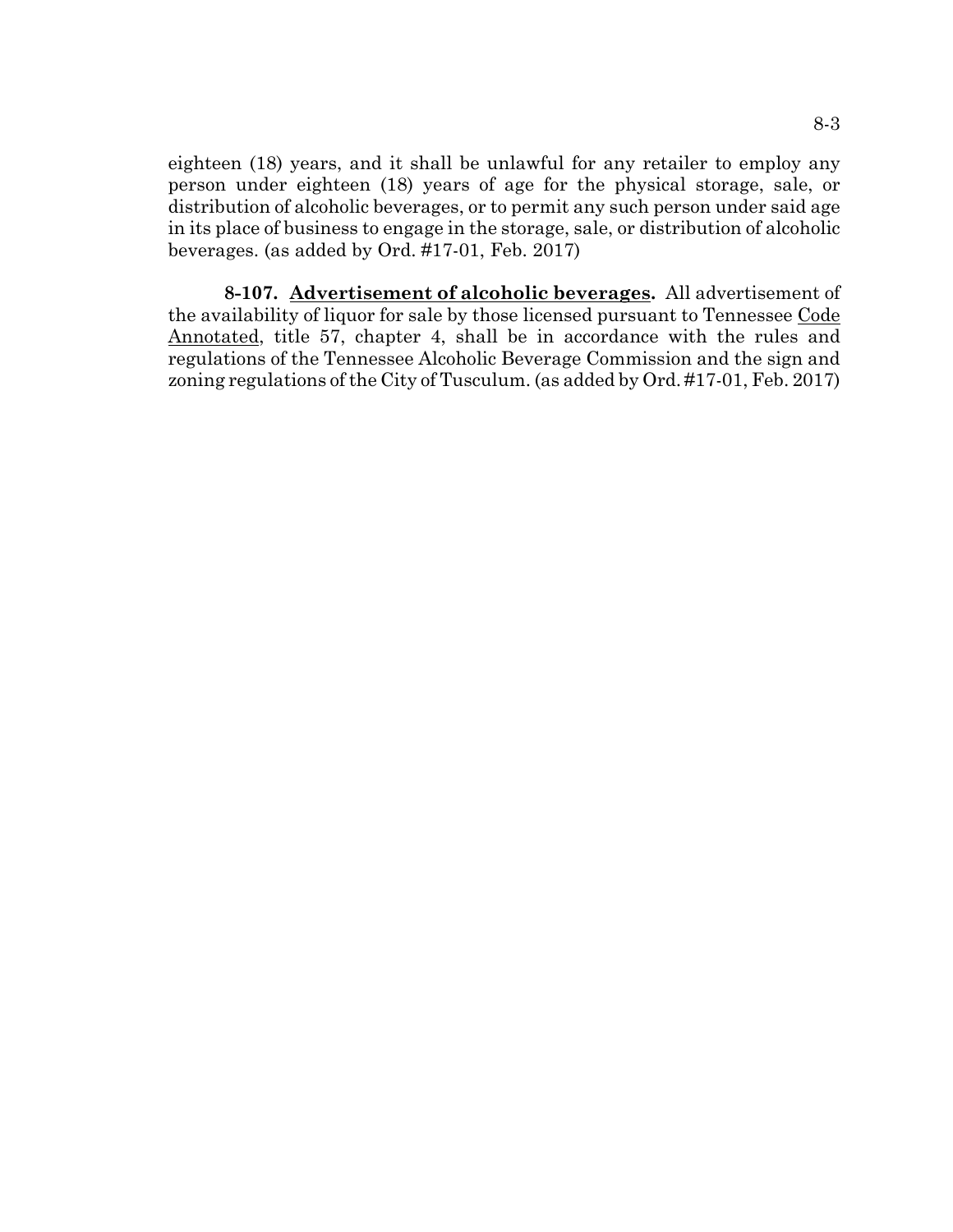## **CHAPTER 2**

### **BEER1**

### **SECTION**

- 8-201. Beer board established.
- 8-202. Meetings of the beer board.
- 8-203. Record of beer board proceedings to be kept.
- 8-204. Requirements for beer board quorum and action.
- 8-205. Powers and duties of the beer board.
- 8-206. "Beer" defined.
- 8-207. Permit required for engaging in beer business.
- 8-208. Privilege tax.
- 8-209. Beer permits shall be restrictive.
- 8-210. Interference with public health, safety, and morals prohibited.
- 8-211. Issuance of permits to persons convicted of certain crimes prohibited.
- 8-212. Prohibited conduct or activities by beer permit holders.
- 8-213. Revocation of beer permits.
- 8-214. Civil penalty in lieu of suspension.

**8-201. Beer board established**. There is hereby established a beer board to be composed of the board of commissioners. The mayor shall be the chairman of the beer board. (1995 Code, § 8-201)

**8-202. Meetings of the beer board**. All meetings of the beer board shall be open to the public. The board shall hold regular meetings in the city hall at such times as it shall prescribe. When there is business to come before the beer board, a special meeting may be called by the chairman provided he gives a reasonable notice thereof to each member. The board may adjourn a meeting at any time to another time and place. (1995 Code, § 8-202)

**8-203. Record of beer board proceedings to be kept**. The recorder shall make a record of the proceedings of all meetings of the beer board. The record shall be a public record and shall contain at least the following: The date of each meeting; the names of the board members present and absent; the names of the members introducing and seconding motions and resolutions, etc.,

State law reference

<sup>&</sup>lt;sup>1</sup>Municipal code references

Minors in beer places, etc.: title 11, chapter 1.

Tax provisions: title 5.

For a leading case on a municipality's authority to regulate beer, see Watkins v. Naifeh, 635 S.W.2d 104 (Tenn. 1982).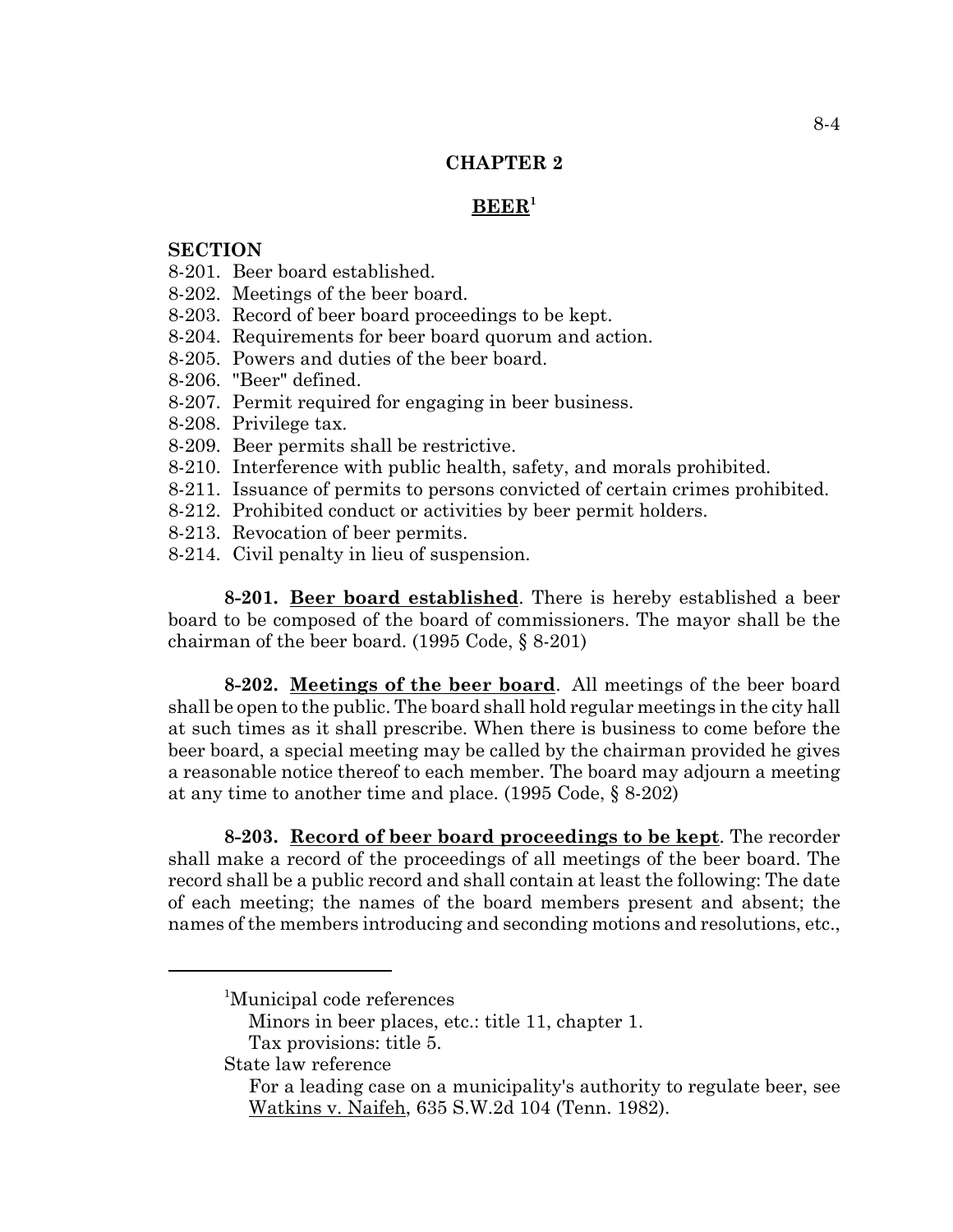before the board; a copy of each such motion or resolution presented; the vote of each member thereon; and the provisions of each beer permit issued by the board. (1995 Code, § 8-203)

**8-204. Requirements for beer board quorum and action**. The attendance of at least a majority of the members of the beer board shall be required to constitute a quorum for the purpose of transacting business. Matters before the board shall be decided by a majority of the members present if a quorum is constituted. Any member present but not voting shall be deemed to have cast a "nay" vote. (1995 Code, § 8-204)

**8-205. Powers and duties of the beer board**. The beer board shall have the power and it is hereby directed to regulate the selling, storing for sale, distributing for sale, and manufacturing of beer within this municipality in accordance with the provisions of this chapter. (1995 Code, § 8-205)

**8-206. "Beer" defined**. The term "beer" as used in this chapter shall mean and include all beers, ales, and other malt liquors having an alcoholic content of not more than eight percent (8%) by weight. (1995 Code, § 8-206, as amended by Ord. #17-03, March 2017)

**8-207. Permit required for engaging in beer business**. It shall be unlawful for any person to sell, store for sale, distribute for sale, or manufacture beer without first making application to and obtaining a permit from the beer board. The application shall be made on such form as the board shall prescribe and/or furnish, and pursuant to Tennessee Code Annotated, § 57-5-101(b), and shall be accompanied by a non-refundable application fee of two hundred fifty dollars (\$250.00). Said fee shall be in the form of a cashier's check payable to the City of Tusculum. Each applicant must be a person of good moral character and he must certify that he has read and is familiar with the provisions of this chapter. (1995 Code, § 8-207)

**8-208. Privilege tax**. There is hereby imposed on the business of selling, distributing, storing or manufacturing beer a privilege tax of one hundred dollars (\$100.00). Any person, firm, corporation, joint stock company, syndicate or association engaged in the sale, distribution, storage or manufacture of beer shall remit the tax on January 1, 1994, and each successive January 1, to the City of Tusculum, Tennessee. At the time a new permit is issued to any business subject to this tax, the permit holder shall be required to pay the privilege tax on a prorated basis for each month or portion thereof remaining until the next tax payment date. (1995 Code, § 8-208)

**8-209. Beer permits shall be restrictive**. All beer permits shall be restrictive as to the type of beer business authorized under them. Separate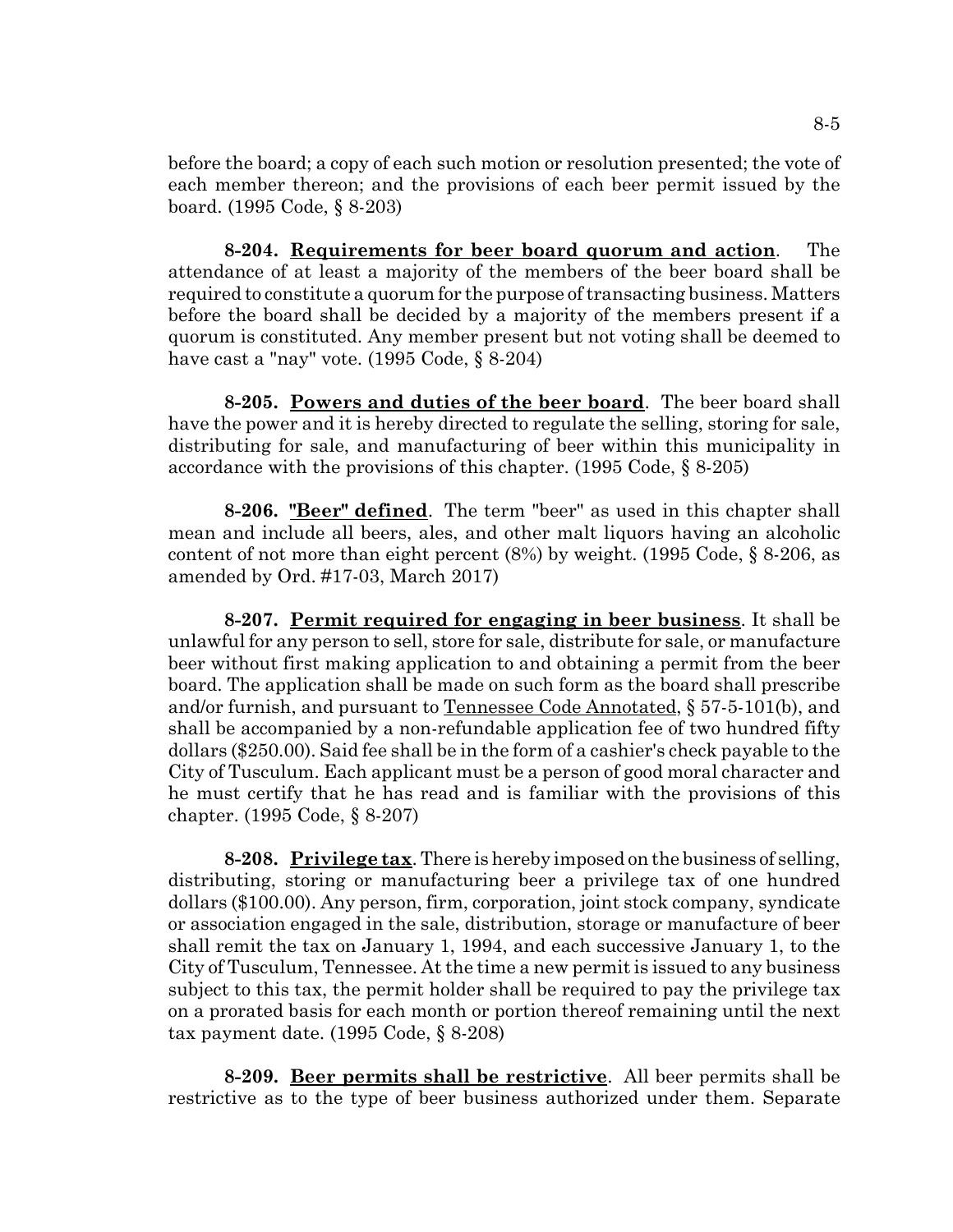permits shall be required for selling at retail, storing, distributing, and manufacturing. Beer permits for retail sale of beer may be further restricted by the beer board so as to authorize sales only for off-premises consumption. A single permit may be issued for on premise and off-premise consumption. It shall be unlawful for any beer permit holder to engage in any type or phase of the beer business not expressly authorized by his permit. It shall likewise be unlawful for him not to comply with any and all express restrictions or conditions which may be written into his permit by the beer board. (1995 Code, § 8-209)

**8-210. Interference with public health, safety, and morals prohibited**. No permit authorizing the sale of beer will be issued when such business would cause congestion of traffic or would interfere with schools, churches, or other places of public gathering, or would otherwise interfere with the public health, safety, and morals. In no event will a permit be issued authorizing the manufacture or storage of beer, or the sale of beer within three hundred feet (300') of any residential dwelling, hospital, school, church or other place of public gathering, provided the owner of said residential dwelling appears in person before the city beer board and objects to the issuance of such beer permits. The distances shall be measured in a straight line<sup>1</sup> from the nearest point on the property line upon which sits the building from which the beer will be manufactured, stored or sold to the nearest point on the property line of the residential dwelling, hospital, school, church or other place of public gathering. No permit shall be suspended, revoked or denied on the basis of proximity of the establishment to a school, church, or other place of public gathering if a valid permit had been issued to any business on that same location as of January 1, 1993, unless beer is not sold, distributed or manufactured at that location during any continuous six (6) month period after January 1, 1993. (1995) Code, § 8-210)

**8-211. Issuance of permits to persons convicted of certain crimes prohibited**. No beer permit shall be issued to any person who has been convicted for the possession, sale, manufacture, or transportation of

<sup>1</sup> State law reference

See Watkins v. Naifeh, 625 S. W. 2d 104 (Tenn. 1982) and other cases cited therein which establish the straight line method of measurement.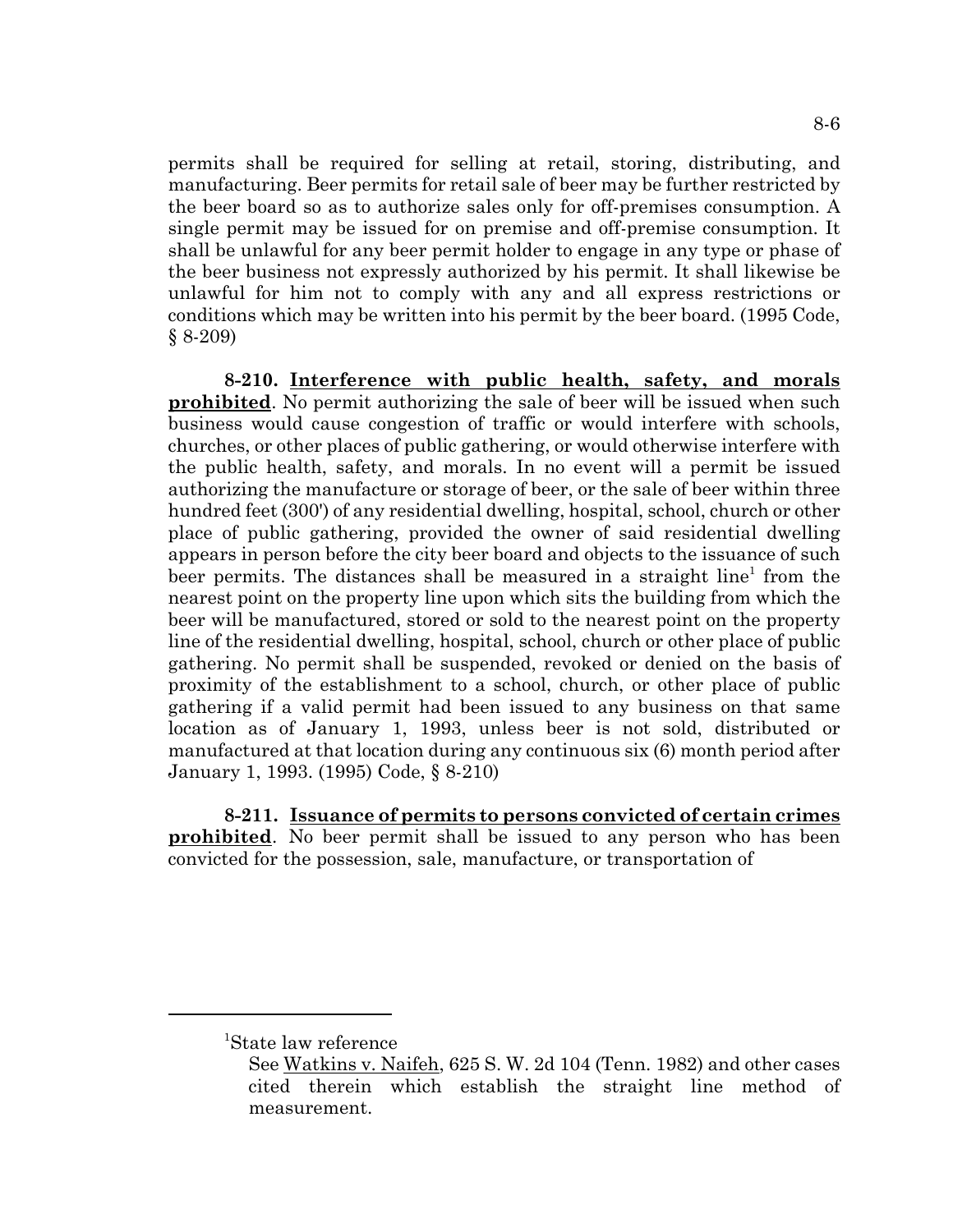intoxicating liquor, or any crime involving moral turpitude within the past ten (10) years. No person, firm, corporation, joint-stock company, syndicate, or association having at least a five percent (5%) ownership interest in the applicant shall have been convicted of any violation of the laws against possession, sale, manufacture, or transportation of beer or other alcoholic beverages or any crime involving moral turpitude within the past ten (10) years. (1995 Code, § 8-211)

**8-212. Prohibited conduct or activities by beer permit holders**. It shall be unlawful for any beer permit holder to:

(1) Employ any person convicted for the possession, sale, manufacture, or transportation of intoxicating liquor, or any crime involving moral turpitude within the past ten  $(10)$  years.

(2) Employ any minor under eighteen (18) years of age in the sale, storage, distribution or manufacture of beer.

(3) Make or allow any sale of beer between the hours of 12:00 Midnight and 6:00 A.M. during any night of the week; at any time on Sunday; or on election days before and while the polls are lawfully open.

(4) Make or allow any sale of beer to a person under twenty-one (21) years of age.

(5) Allow any person under twenty-one (21) years of age to loiter in or about his place of business.

(6) Make or allow any sale of beer to any intoxicated person or to any feeble-minded, insane, or otherwise mentally incapacitated person.

(7) Allow drunk persons to loiter about his premises.

(8) Serve, sell, or allow the consumption on his premises of any alcoholic beverage with an alcoholic content of more than eight percent (8%) by weight.

(9) Allow pool or billiard playing in the same room where beer is sold and/or consumed.

(10) Fail to provide and maintain separate sanitary toilet facilities for men and women.

(11) Sell or distribute beer at locations operating a dance hall or where dancing is permitted. (1995 Code, § 8-212, as amended by Ord. #17-03, March 2017)

**8-213. Revocation of beer permits**. The beer board shall have the power to revoke any beer permit issued under the provisions of this chapter when the holder thereof is guilty of making a false statement or misrepresentation in his application or of violating any of the provisions of this chapter. However, no beer permit shall be revoked until a public hearing is held by the board after reasonable notice to all the known parties in interest. Revocation proceedings may be initiated by the police chief or by any member of the beer board. (1995 Code, § 8-213)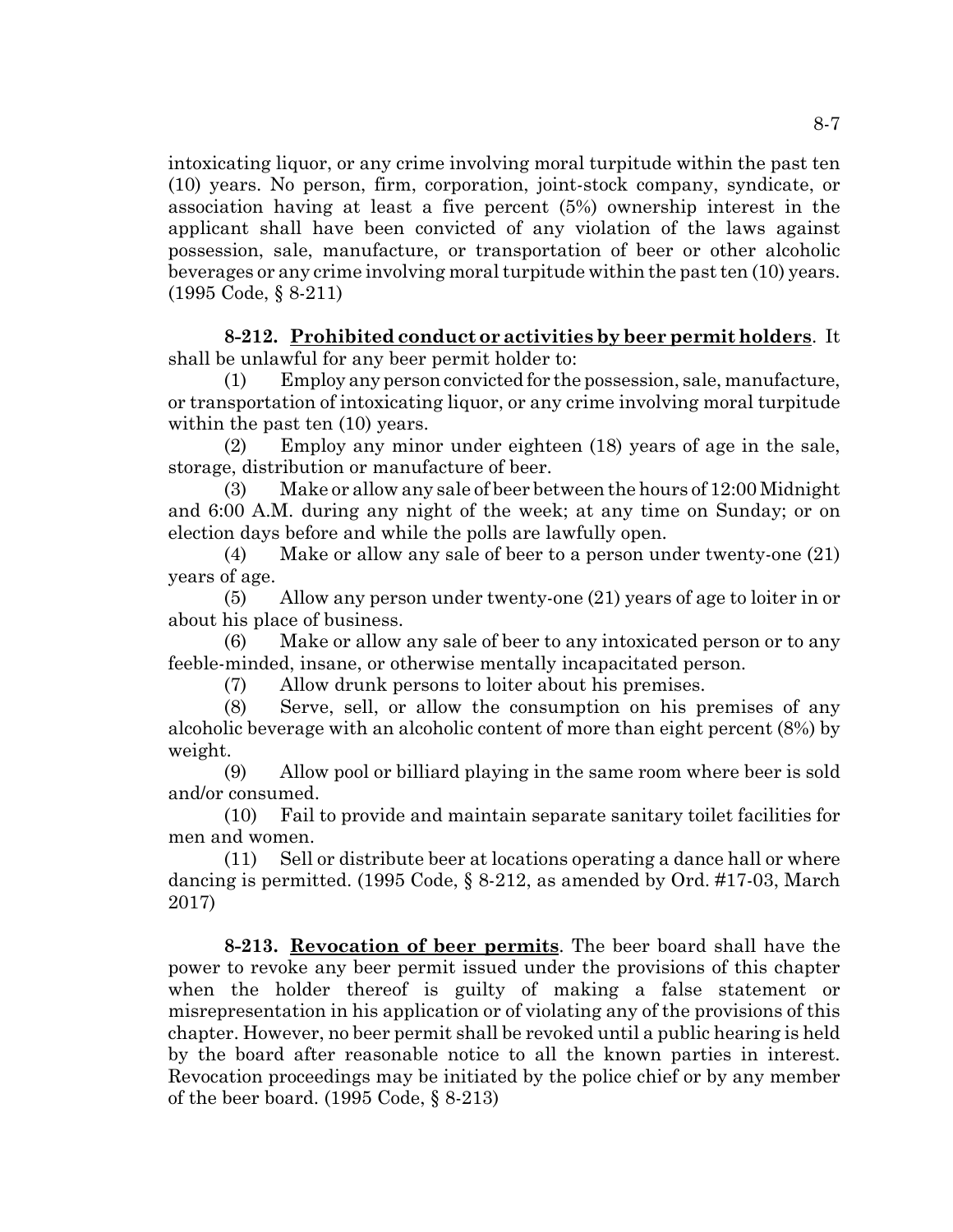**8-214. Civil penalty in lieu of suspension**. The beer board may, at the time it imposes a revocation or suspension, offer a permit holder the alternative of paying a civil penalty not to exceed one thousand five hundred dollars (\$1,500.00) for each offense of making or permitting to be made any sales to minors or, a civil penalty not to exceed one thousand dollars (\$1,000.00) for any other offense. If a civil penalty is offered as an alternative to revocation or suspension, the holder shall have seven (7) days within which to pay the civil penalty before the revocation or suspension shall be imposed. If the civil penalty is paid within that time, the revocation or suspension shall be deemed withdrawn. (1995 Code, § 8-214)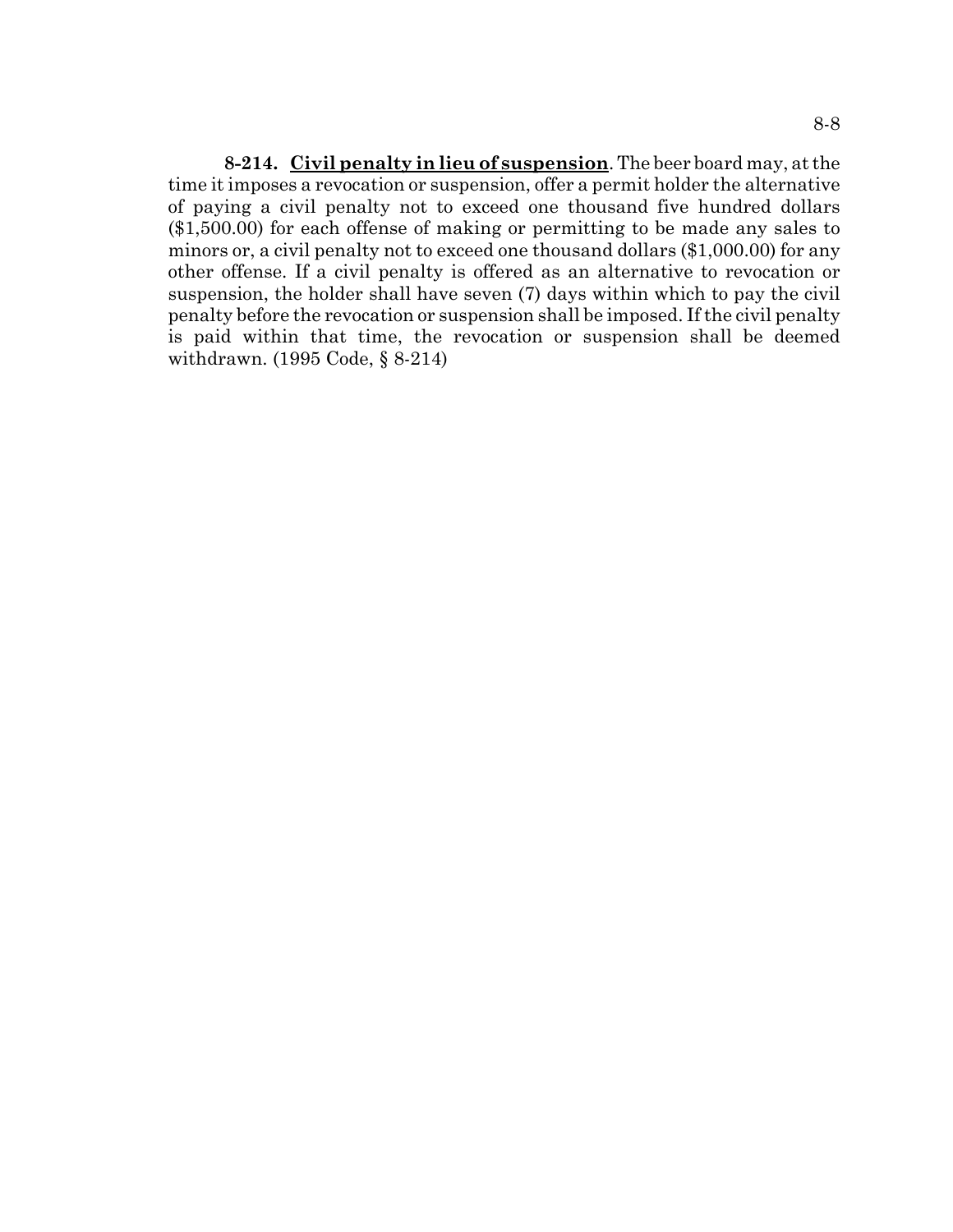## **CHAPTER 3**

# **PACKAGE LIQUOR STORES**

### **SECTION**

- 8-301. Alcoholic beverages subject to regulation.
- 8-302. Application for certificate.
- 8-303. Applicant to agree to comply with laws.
- 8-304. Applicant to appear before board of mayor and commissioners; duty to give information.
- 8-305. Action on application.
- 8-306. Residency requirement.
- 8-307. Applicants for certificate who have criminal record.
- 8-308. Only one establishment to be operated by retailer.
- 8-309. Where establishments may be located.
- 8-310. Retail stores to be on ground floor; entrances; construction.
- 8-311. Limitation on number of retailers.
- 8-312. Sales for consumption on premises.
- 8-313. Radios, amusement devices and seating facilities prohibited in retail establishments.
- 8-314. Restrictions on employees of package liquor stores.
- 8-315. Inspection fee.
- 8-316. Violations.

**8-301. Alcoholic beverages subject to regulation.** It shall be unlawful to engage in the business of selling, storing, transporting, distributing, or to purchase or possess alcoholic beverages within the corporate limits of this city except as provided by Tennessee Code Annotated, title 57, chapter 3. (as added by Ord. #17-02, Feb. 2017)

**8-302. Application for certificate.** 1 Before any certificate, as required by Tennessee Code Annotated, § 57-3-208 or a renewal as required by § 57-3-213 shall be signed by the mayor, or by any commissioner, an application in writing shall be filed with the city recorder on a form to be provided by the city, giving the following information:

- (1) Name, age and address of the applicant.
- (2) Time of residence in Tennessee.

(3) Occupation or business and length of time engaged in such occupation or business.

<sup>1</sup> State law reference

Tennessee Code Annotated, § 57-3-208.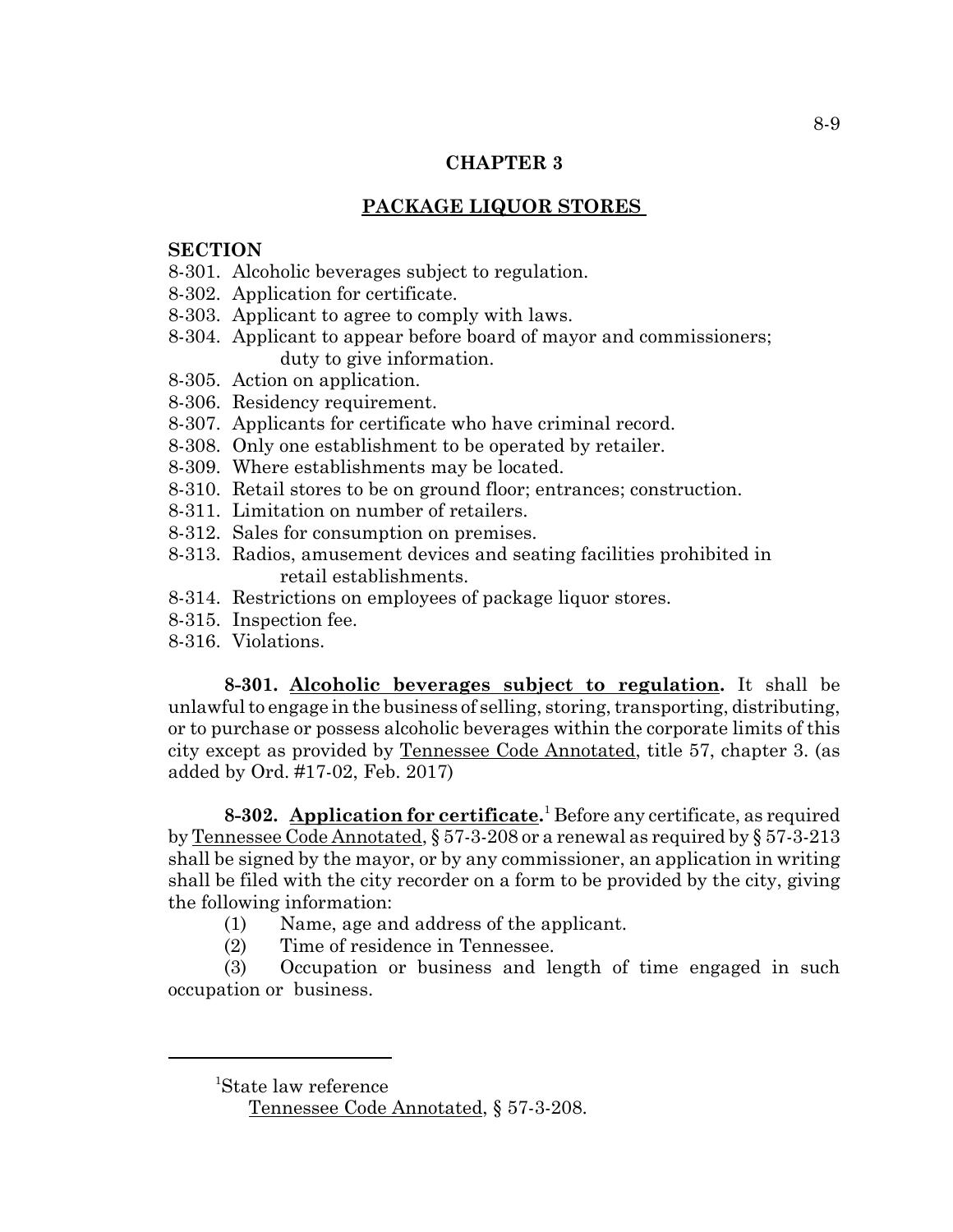(4) Whether or not the applicant has been convicted of a violation of any state or federal law or of the violation of this code or any city ordinance, and the details of any such conviction.

(5) If employed, the name and address of employer.

(6) If in business, the kind of business and location thereof.

(7) The location of the proposed store for the sale of alcoholic beverages.

(8) The name and address of the owner of the store.

(9) If the applicant is a partnership, the name, age and address of each partner, and his occupation, business or employer. If the applicant is a corporation, the name, age and address of the stockholders and their degrees of ownership of stock in the corporation.

(10) Certain financial information pertinent to the applicant, partnership, corporation and partners or stockholders.

The information in the application shall be verified by the oath of the applicant. If the applicant is a partnership or a corporation, the application shall be verified by the oath of each partner, or by the president of the corporation. A non-refundable application fee of two hundred fifty dollars (\$250.00) shall be submitted with the application. (as added by Ord. #17-02, Feb. 2017)

**8-303. Applicant to agree to comply with laws.** The applicant for a certificate of compliance shall agree in writing to comply with the state and federal laws and ordinances of the city and rules and regulations of the Alcoholic Beverage Commission of the State of Tennessee for sale of alcoholic beverages. (as added by Ord. #17-02, Feb. 2017)

**8-304. Applicant to appear before Board of Mayor and Commissioners; duty to give information.** An applicant for a certificate of compliance may be required to appear in person before the board of mayor and commissioners for such reasonable examination as may be desired by the board. (as added by Ord. #17-02, Feb. 2017)

**8-305. Action on application.** Every application for a certificate of compliance shall be referred to the chief of police for investigation and to the city attorney for review, each of whom shall submit his findings to the board of mayor and commissioners within thirty (30) days of the date each application was filed.

The board of mayor and commissioners may issue a certificate of compliance to any applicant which meets the requirements herein, which shall be signed by the mayor or by a majority of the board of mayor and commissioners. (as added by Ord. #17-02, Feb. 2017)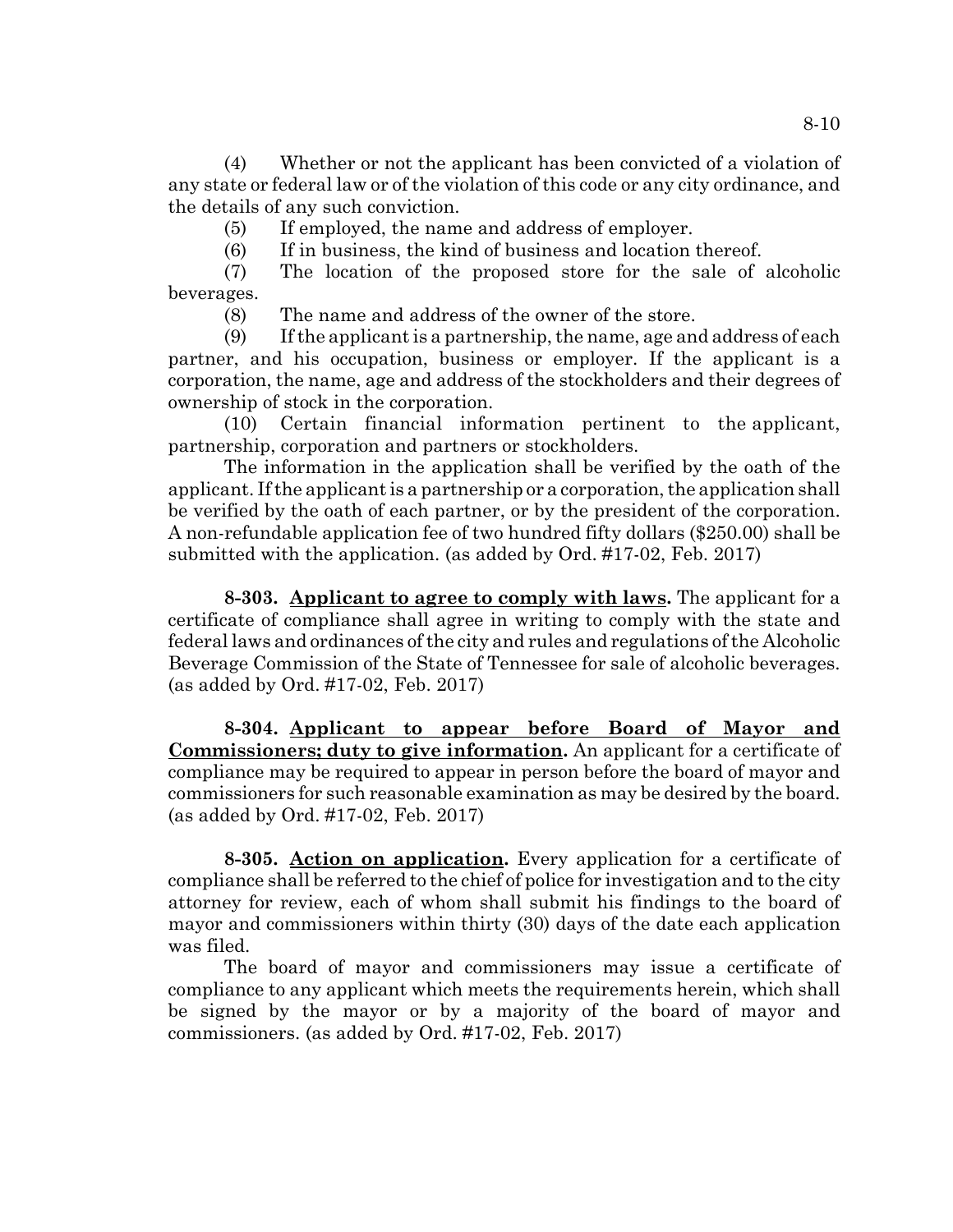**8-306.** Residency requirement.<sup>1</sup> The applicant for a certificate of compliance shall have been a bona fide resident of Tennessee for a period of not less than two (2) years at the time the application is filed. If the applicant is a partnership or a corporation, each of the partners or stockholders must have been a bona fide resident of Tennessee for a period of not less than two (2) years at the time the application is filed. This section shall not apply to any applicant who has been continuously licensed pursuant to Tennessee Code Annotated, § 57-3-204 for seven (7) consecutive years. (as added by Ord. #17-02, Feb. 2017)

**8-307. Applicants for certificate who have criminal record.** No certificate of compliance for the manufacture or sale at wholesale or retail of alcoholic beverages, or for the manufacture or vinting of wine, shall be issued to any person, (or if the applicant is a partnership, any partner, or if the applicant is a corporation, any stockholder), who, within ten (10) years preceding the application for such certificate of compliance, has been convicted of any felony or of any offense under the laws of the state or of the United States prohibiting the sale, possession, transportation, storage or otherwise handling of intoxicating liquors, or who has during such period been engaged in business, alone or with others, in violation of such laws. (as added by Ord. #17-02, Feb. 2017)

**8-308. Only one establishment to be operated by retailer.** No retailer shall operate, directly or indirectly, more than one place of business for the sale of alcoholic beverages in the city. The word "indirectly," as used in this section, shall include and mean any kind of interest in another place of business by way of stock, ownership, loan, partner's interest or otherwise. (as added by Ord. #17-02, Feb. 2017)

**8-309. Where establishments may be located.** It shall be unlawful for any person to operate or maintain any retail establishment for the sale, storage or distribution of alcoholic beverages in the city except at locations zoned for that purpose. No certificate will be issued when such business would cause congestion of traffic or would interfere with schools, churches, or other places of public gathering, or would otherwise interfere with the public health, safety, and morals. In no event will a permit be issued authorizing the retail sale of liquor within three hundred feet (300') of any residential dwelling, hospital, school, church or other place of public gathering, provided the owner of said residential dwelling appears in person before the city commission and objects to the issuance of such certificates. The distances shall be measured in a straight line from the nearest point on the property line upon which sits the

<sup>1</sup> State law reference

Tennessee Code Annotated, § 57-3-208(c).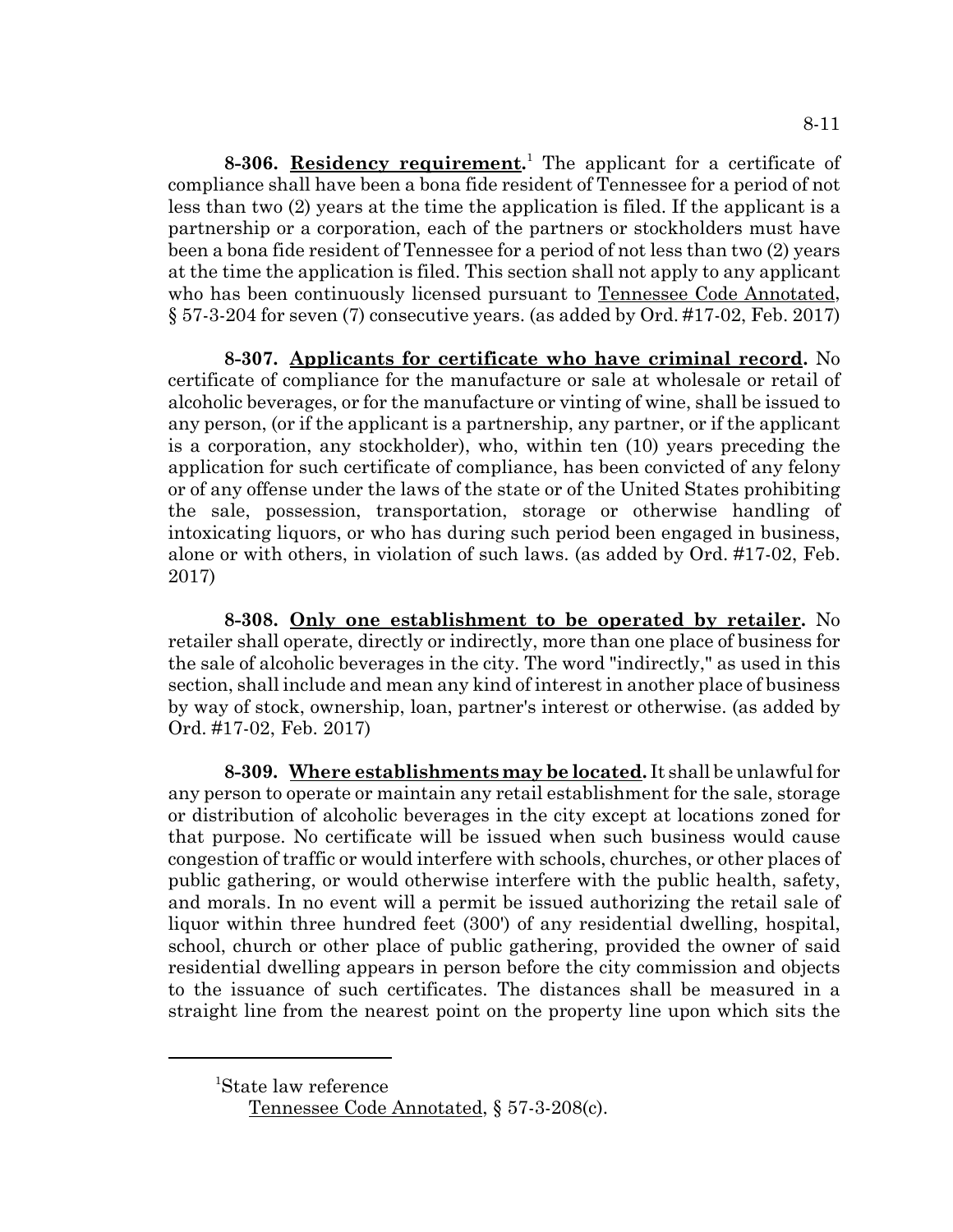building from which the liquor will be sold to the nearest point on the property line of the residential dwelling, hospital, school, church or other place of public gathering. (as added by Ord. #17-02, Feb. 2017)

**8-310. Retail stores to be on ground floor; entrances; construction.** No retail store shall be located anywhere on premises in the city except on the ground floor thereof. Each such store shall have only one main entrance; provided, that when a store is located on the corner of two (2) streets, such store may maintain a door opening on each such street; and provided further, that any salesroom adjoining the lobby of a hotel may maintain an additional door into such lobby as long as the lobby is open to the public.

In addition, all liquor stores shall be a permanent type of construction. No liquor stores shall be located in a manufactured or other moveable or prefabricated type building. All liquor stores shall have night lights surrounding the premises and shall be equipped with a functioning burglar alarm system on the inside of the premises. The minimum square footage of the interior of the liquor store shall be one thousand two hundred (1,200) square feet. Full, free and unobstructed vision shall be afforded to and from the street and public highway or street to the interior of the liquor store by the way of large windows in the front, and to the extent practicable, to the sides of the building containing the liquor store. All liquor stores shall be subject to applicable zoning, land use, building and life safety regulations, adopted by the city, unless specifically provided otherwise. (as added by Ord. #17-02, Feb. 2017)

8-311. Limitation on number of retailers.<sup>1</sup> Number of retail licenses for the sale of alcoholic beverages will be limited as shown in the chart below:

| <b>Tusculum Population</b>                                                        | Number of Retail Licenses Allowed |
|-----------------------------------------------------------------------------------|-----------------------------------|
| $1 - 3000$                                                                        |                                   |
| $3001 - 6000$                                                                     | 9.                                |
| $6001 - 9000$                                                                     | З                                 |
| $d_{\text{dof}}$ by $\Omega_{\text{rad}}$ $\#17.09$ $\text{F}_{\text{ab}}$ $9017$ |                                   |

(as added by Ord. #17-02, Feb. 2017)

**8-312. Sales for consumption on premises.** No alcoholic beverages shall be sold for consumption, or shall be consumed, on the premises of the retail seller. (as added by Ord. #17-02, Feb. 2017)

 <sup>1</sup> State law reference Tennessee Code Annotated, § 57-3-208(c).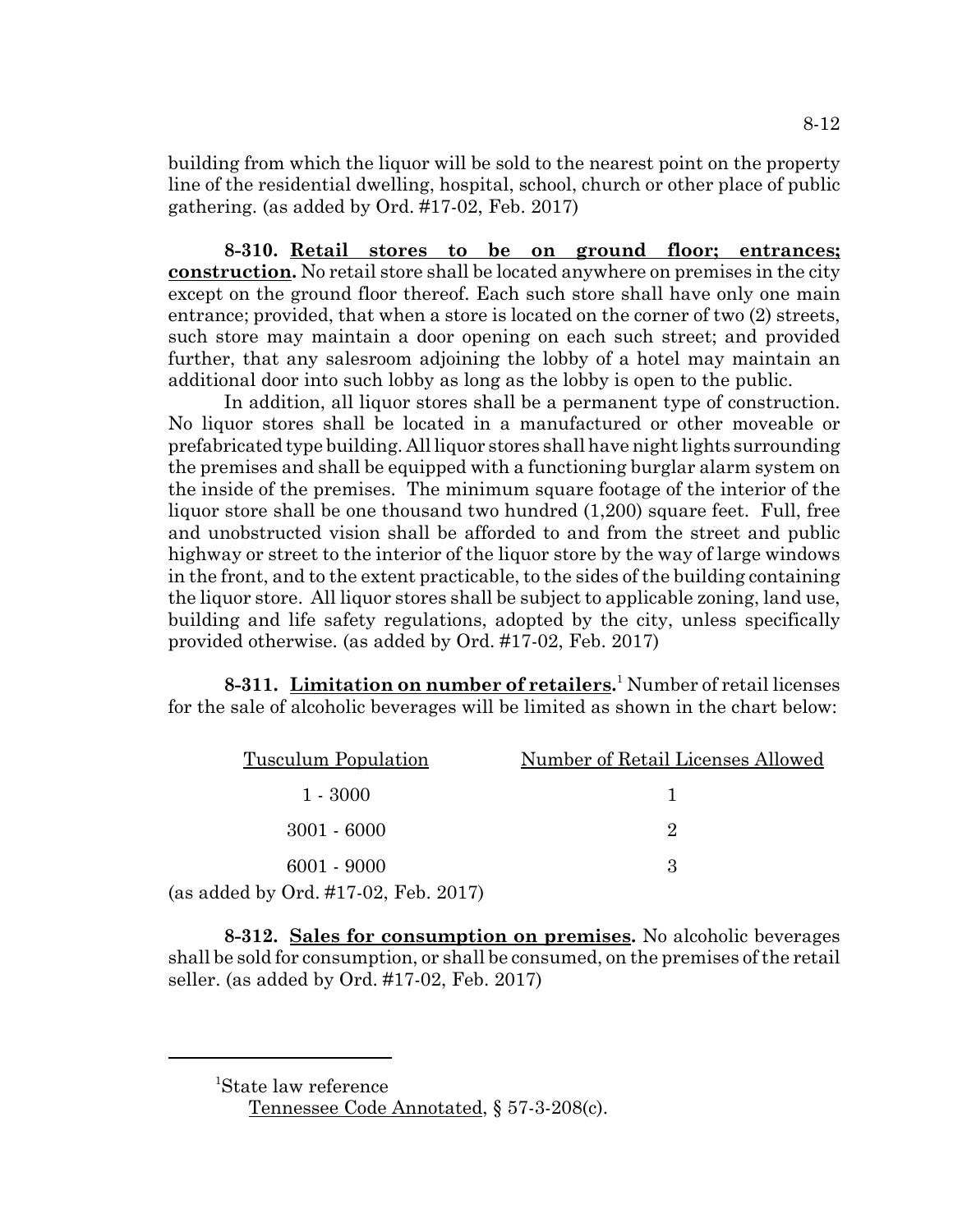**8-313. Radios, amusement devices and seating facilities prohibited in retail establishments.** No radios, television sets, pinball machines, slot machines or other devices which tend to cause persons to congregate in such place shall be permitted in any retail establishment, other than in employee-only areas. No seating facilities shall be provided for persons other than employees. (as added by Ord. #17-02, Feb. 2017)

**8-314. Restrictions on employees of package liquor stores.** No person shall be employed in the sale of alcoholic beverages except a citizen of the United States. No retailer, or any employee thereof, engaged in the sale of alcoholic beverages shall be a person under the age of eighteen (18) years, and it shall be unlawful for any retailer to employ any person under eighteen (18) years of age for the physical storage, sale, or distribution of alcoholic beverages, or to permit any such person under said age in its place of business to engage in the storage, sale, or distribution of alcoholic beverages. (as added by Ord. #17-02, Feb. 2017)

**8-315. Inspection fee.** The City of Tusculum hereby imposes an annual inspection fee in the maximum amount allowed by Tennessee Code Annotated, § 57-3-501 on all licensed retailers of alcoholic beverages located within the corporate limits of the city. Any person, firm, corporation, joint stock company, syndicate or association exercising the privilege of selling alcoholic beverages in a package liquor store in the City of Tusculum shall remit annually to the city recorder the appropriate inspection fee described in Tennessee Code Annotated, § 57-3-501. Such payments shall be remitted not less than thirty (30) days following the end of each twelve (12) month period from the original date of the certificate. Upon the transfer of ownership of such business or the discontinuance of such business, said fee shall be filed within thirty (30) days following such event. Any person, firm, corporation, joint stock company, syndicate, or association failing to make payment of the appropriate fee when due shall be subject to the penalty provided by law. (as added by Ord. #17-02, Feb. 2017)

**8-316. Violations.** Any violation of this chapter shall constitute a civil offense and shall, upon conviction, be punishable by a penalty under the general penalty provision of this code. Upon conviction of any person under this chapter, it shall be mandatory for the city judge to immediately certify the conviction, whether on appeal or not, to the Tennessee Alcoholic Beverage Commission. However, nothing herein shall be construed to prevent the City from exercising any criminal or civil remedies that it may have with respect to violations of this chapter. (as added by Ord. #17-02, Feb. 2017)